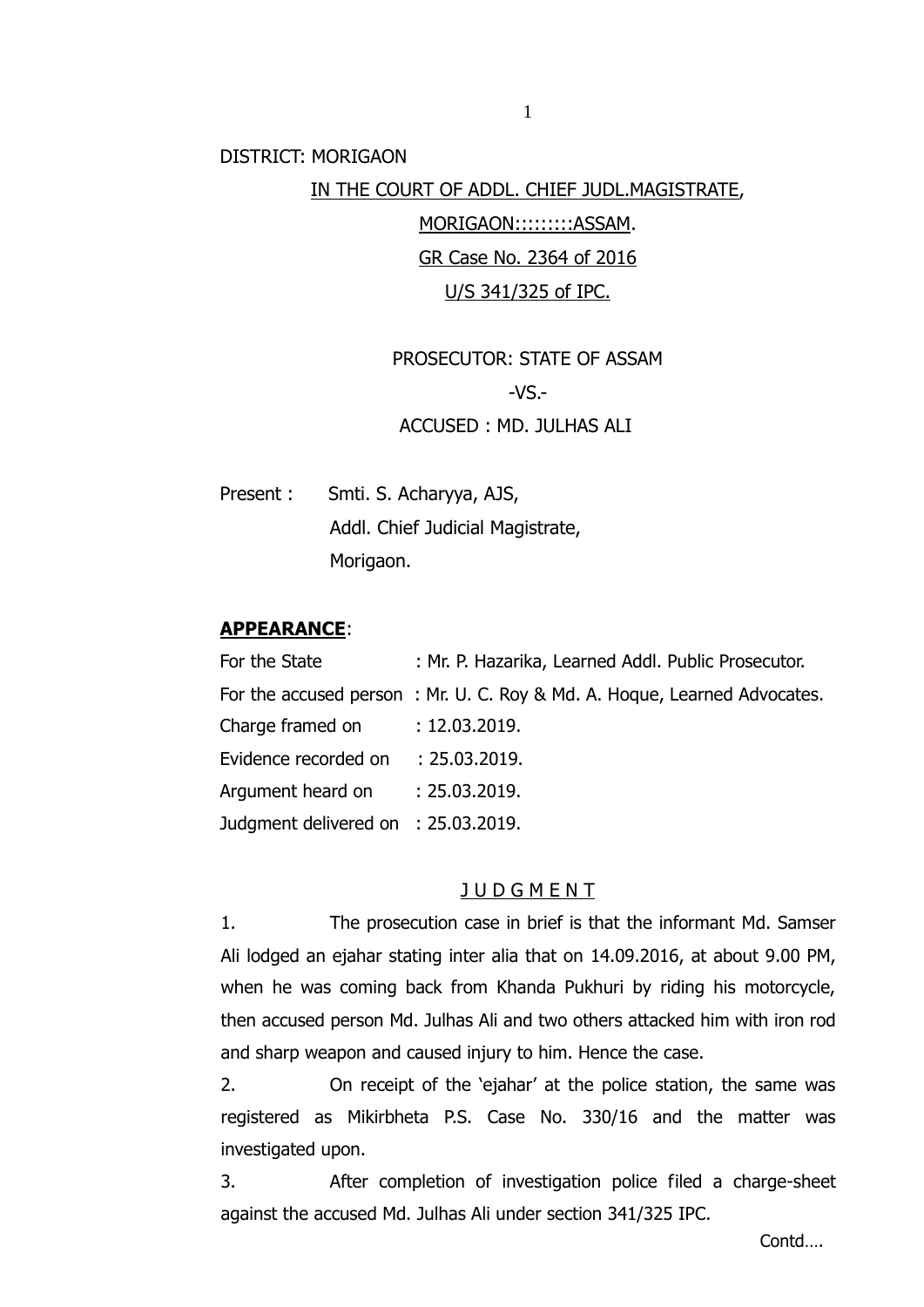4. On appearance of the accused person he was allowed to go on bail. Relevant documents of the case were furnished to him. Upon perusal of materials on record and after hearing both sides, charge under section 341/325 IPC have been framed, read over and explained to the accused person to which he pleaded not guilty and claimed to be tried.

5. The prosecution in support of its case examined one witness. Whereas, the defence side has not examined any witness in support of its defence.

6. The examination under section 313 Cr.P.C. of the accused person is dispensed with as found not necessary.

7. I have heard the argument advanced by the learned counsels for both sides.

8. Upon hearing and on perusal of the record I have framed the following points for determination:

(i) Whether the accused person, on 14.09.2016, at about 9.00 PM, at Rahdhola village under PS Mikirbheta Dist Morigaon, wrongfully restrained Md. Samser Ali and thereby committed an offense punishable under section 341 of IPC?

(ii) Whether the accused person, on the same date, time and place caused grievous hurt to Md. Samser Ali and thereby committed an offense punishable U/S 325 of IPC?

#### **DISCUSSION, DECISIONS AND REASONS FOR THE DECISIONS:**

9. For convenience of discussion and for the sake of brevity, I am discussing all the points together. PW1 Md. Samser Ali, who is the informant and victim inter alia deposed that there was argument between him and the accused person and presently he has no allegation against the accused person and he has no objection, if the accused person is acquitted. He exhibited the ejahar as Ext.1 and his signature as Ext.1(1).

10. I have carefully gone through the evidence on record. From the evidence it appears that PW1 who is the informant has not supported the prosecution case, as stated in the ejahar. In the result, there is no incriminating evidence against the accused person.

 Contd…. 11. In view of above discussion, the accused Md. Julhas Ali is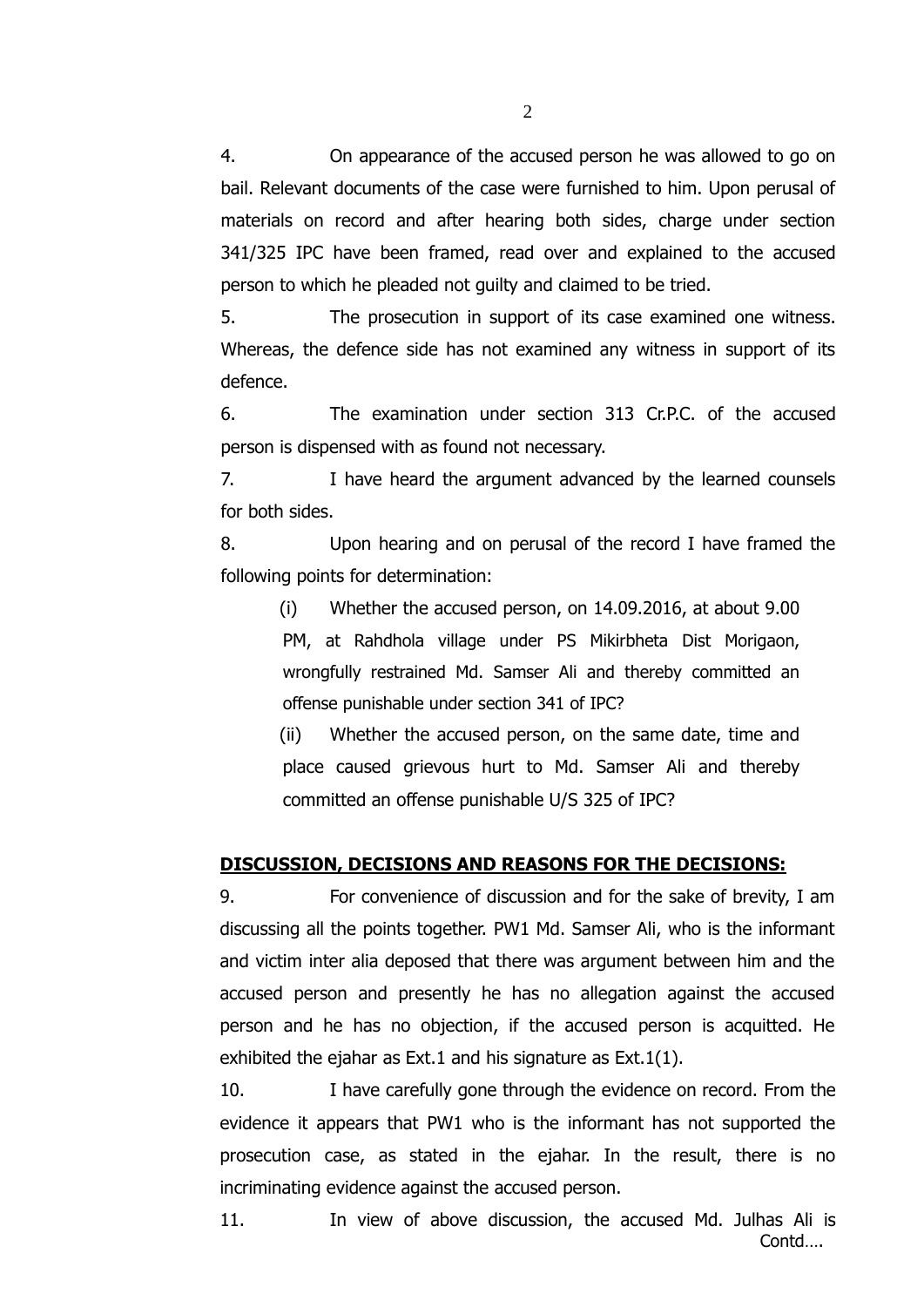acquitted of charge U/S 341/325 IPC and set at liberty forthwith.

12. Bail bond shall remain in force for next six months.

13. The case is disposed of on contest.

14. Given under my hand and seal, today, the  $25<sup>th</sup>$  day of March,

2019.

Dictated and corrected by me.

S. ACHARYYA S. ACHARYYA Morigaon. **Morigaon.** Morigaon.

Addl Chief Judicial Magistrate Addl Chief Judicial Magistrate

Dictation taken and transcribed be me.

Computer Typist.